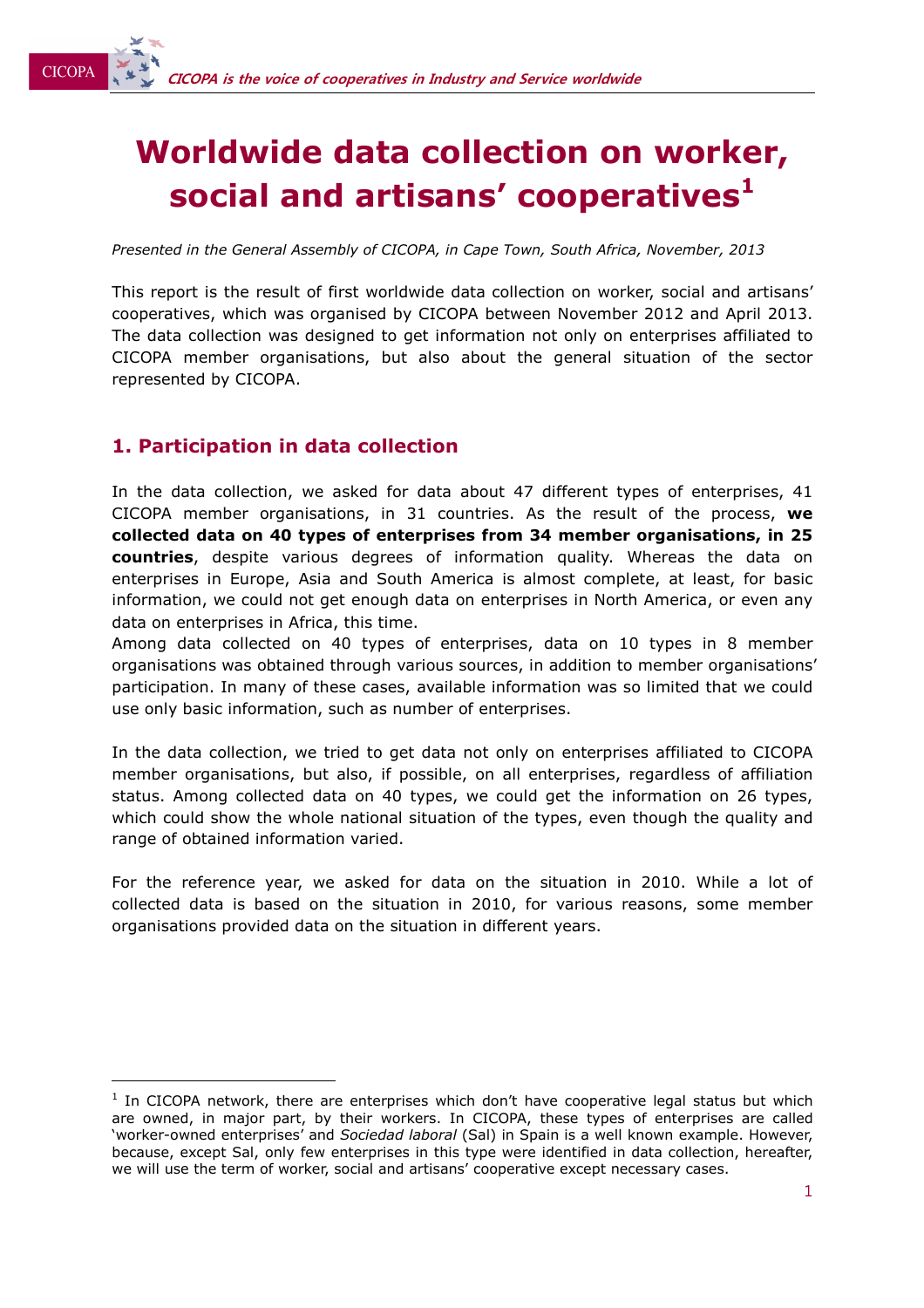### **2. Number of enterprises and employment**

**CICOPA** 

Based on data collection, we could state that **there are more than 111 200 enterprises in the form of a worker cooperative, social cooperative, artisans' cooperative and worker-owned enterprise on a worldwide level**. As far as we can tell, many of these enterprises are in Europe (83%) and in South America (12%).

Among these enterprises, CICOPA and its member organisations represent about 54.5% of them. Many of non-affiliated enterprises are found in Europe and North America where federations of cooperatives have usually more associative characters based on voluntary membership. On the contrary, in South America where cooperatives have been promoted by the State as a tool for economic development, many federations have developed in close cooperation with the State as an official partner representing the cooperative sector. Due to the fact that some of CICOPA member organisations in South America are these official federations, they could provide official data covering all enterprises in their country. On the other hand, in Asia where there was no specific legislation for these types of enterprises in the reference year, because the affiliation to CICOPA member organisations is the only way to be recognised as these types of enterprise, we can state that the data from CICOPA member organisations represents all enterprises in their country.

| <b>Continents</b>    | No. of enterprises<br>(A) | No. of enterprises in<br><b>CICOPA members (B)</b> | <b>Representation of CICOPA</b><br>(B/A) |
|----------------------|---------------------------|----------------------------------------------------|------------------------------------------|
| <b>Europe</b>        | 92 738                    | 42 351                                             | 45.7%                                    |
| Asia                 | 4446                      | 4 4 4 6                                            | 100%                                     |
| <b>North America</b> | 575                       | $353*$                                             | 61.4%                                    |
| <b>South America</b> | 13413                     | 13 3 12                                            | 99.2%                                    |
| <b>Africa</b>        | n.d.                      | n.d.                                               | n.d.                                     |
| <b>Total</b>         | 111 171                   | 60 4 62                                            | 54.4%                                    |

*[Table 1] Number of enterprises and CICOPA's representation of them (by continent)* 

\* Number of enterprises affiliated to CWCF is estimated



#### *[Figure 1] Distribution of enterprises\* by continent*

\* Based on the total number of enterprises regardless of affiliation to CICOPA member organisations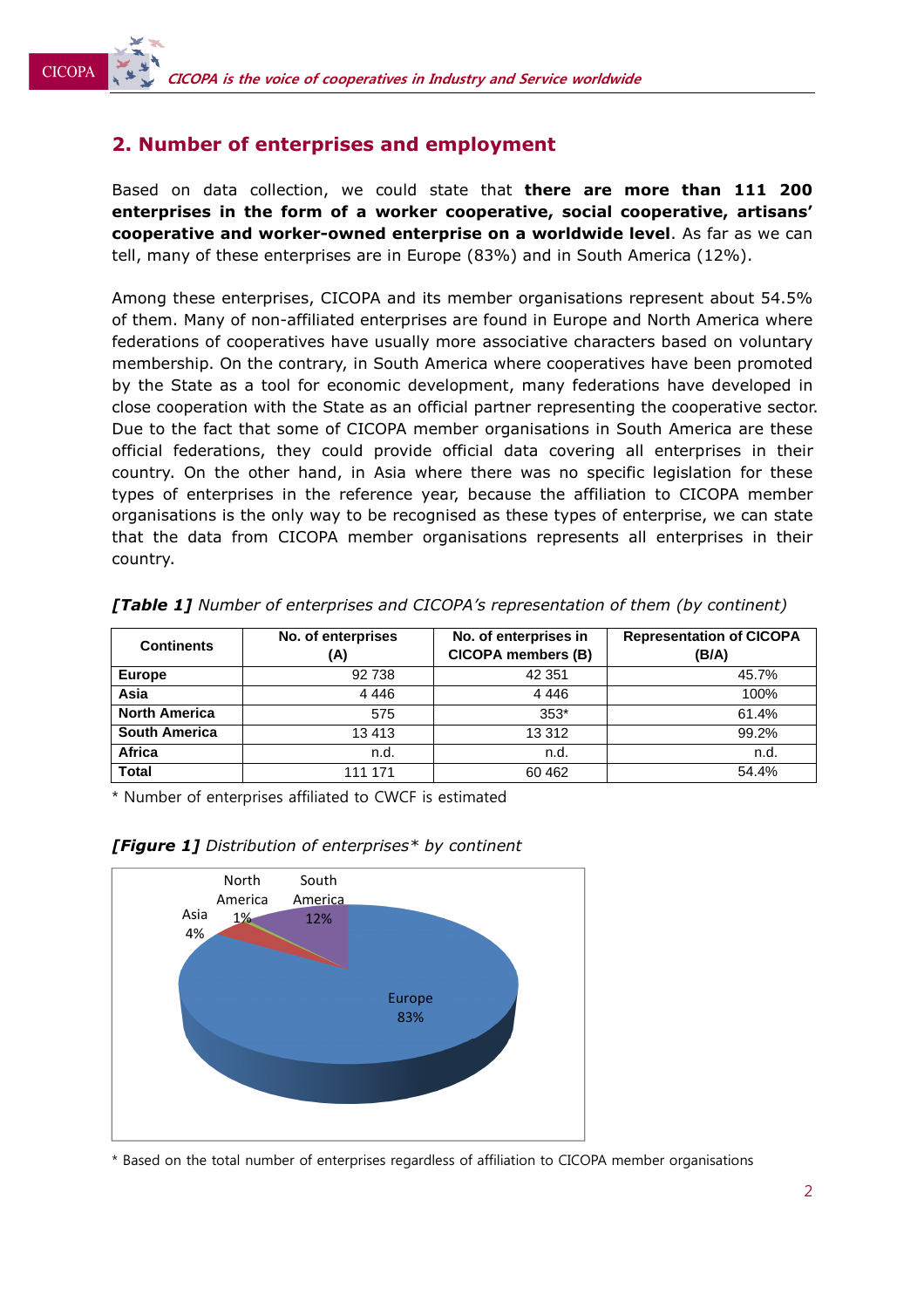**CICOPA** 

However, if we look at the employment figures, we can get a different picture.

First of all, we can state that **all employment provided by worker, social, artisan's cooperatives and worker-owned enterprises on a worldwide level is more than 2 904 000**. If we consider that there are a lot of information on employment of which we were not informed and that we could not get any data from several countries where these types of enterprises are important but where there is no CICOPA member organisation, **we could carefully estimate that all amount of employment provided by these types of enterprises might reach almost 4 million, all over the world**.

Although we could get information on non member workers only in enterprises affiliated to CICOPA member organisations, we can say that only a small part of workers don't have worker member status (14.8% of workers are non-members in CICOPA's organisations).

In terms of employment, enterprises in South America have a large number of workers in comparison to the number of enterprises. One of reasons is the fact that some Colombian worker cooperatives are organised not on the basis of the individual enterprise, but according to their professions, such as in professional unions, and that, some of them have more than 10 000 members in one cooperative.

Representation of CICOPA member organisations is higher in the employment figures (83.4% of the whole number of workers in the collected data). This could be explained not only by less availability of data on employment in non-affiliated enterprises, but also by the small size of non-affiliated enterprises which could be affirmed in Italian cases where the estimation of the comparison regarding the employment figures between affiliated enterprises and non-affiliated enterprises is possible.

|                      | <b>Employment figures</b> |            |           | <b>Employment figures in CICOPA members</b> |                |           |
|----------------------|---------------------------|------------|-----------|---------------------------------------------|----------------|-----------|
| <b>Continents</b>    | No. of                    | No. of     |           | No. of                                      | No. of         |           |
|                      | Worker                    | Non member | Total     | Worker                                      | Non member     | Total     |
|                      | members                   | workers    |           | members                                     | <b>Workers</b> |           |
| <b>Europe</b>        | 350 033                   | (349 369)  | 1 699 402 | 940 273                                     | 349 369        | 1 289 642 |
| Asia                 | 86 711                    | 1881       | 88 592    | 86 711                                      | 1881           | 88 592    |
| <b>North America</b> | 12876                     | n.d.       | 12876     | 1 350                                       | n.d.           | 1 350     |
| <b>South America</b> | 089 107                   | 13852      | 1 102 959 | 1 089 107                                   | 13852          | 1 102 959 |
| Africa               | n.d.                      | n.d.       | n.d.      | n.d.                                        | n.d.           | n.d.      |
| <b>Total</b>         | 2 538 727                 | 365 102    | 2 903 829 | 2 117 441                                   | 365 102        | 2 482 543 |

*[Table 2] Number of employments by continent and by workers' status in enterprises* 

Note : the number in parenthesis is information only on CICOPA member organisations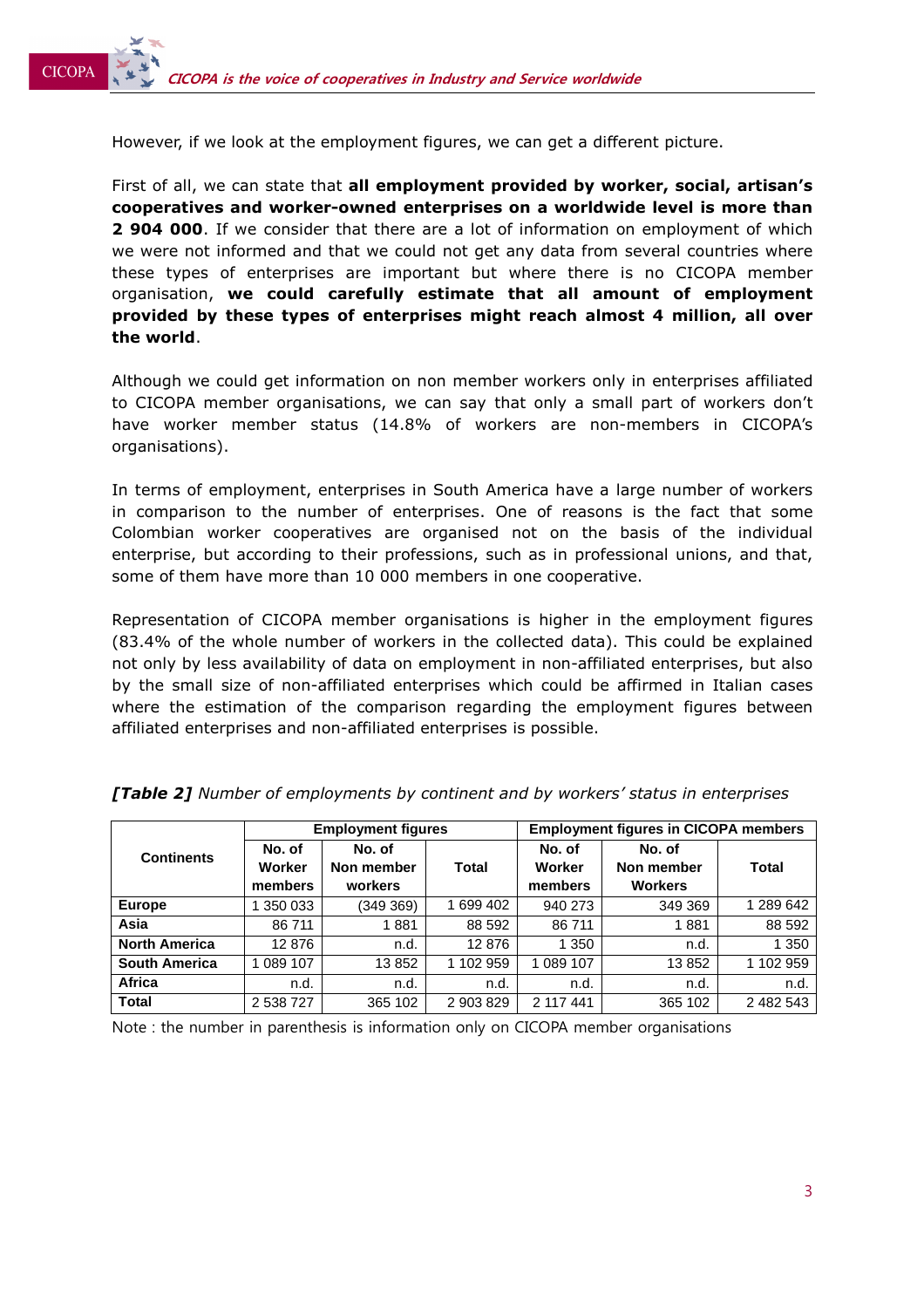

*[Figure 2] Distribution of employment\* by continents* 

\* Based on the total employment figures, regardless of workers' status and of affiliation to a CICOPA member organisation

The [Table 3] shows some information about the biggest countries in terms of the number of enterprises and, also, of employment, regardless of affiliation to CICOPA member organisations. Apparently, **Italy and Spain are the two biggest countries where worker cooperatives, social cooperatives and worker owned enterprises are abundant**. The number of enterprises in these two countries represents 77.1% of all enterprises identified in this data collection. The number of enterprises in 11 of the largest countries where there are over 900 enterprises in each country, represents 97.8% of all enterprises.

|                | <b>Type</b>                             |                       | <b>Employment figures</b> |                           |            |
|----------------|-----------------------------------------|-----------------------|---------------------------|---------------------------|------------|
| Country        |                                         | No. of<br>enterprises | Worker<br>members         | Non-<br>member<br>workers | Total      |
| <b>Italy</b>   | worker coop+social coop                 | ±54200                | ±963300                   | (±312843)                 | ±1276143+a |
| <b>Spain</b>   | worker coop+worker owned enterprise     | 31553                 | 275806                    | n.d.                      | 275806+a   |
| Argentina      | worker coop                             | ±7500                 | n.d.                      | n.d.                      | n.d.       |
| Colombia       | worker coop                             | 4307                  | 610526                    | 6290                      | 616716     |
| China          | worker coop                             | ±3400                 | 75000                     | n.d.                      | 75000+a    |
| <b>France</b>  | worker coop+social coop                 | 2015                  | (22417)                   | (18963)                   | (41380)    |
| <b>Poland</b>  | worker coop                             | ±1500                 | ±40000                    | (±10000)                  | $±50000+a$ |
| <b>Brazil</b>  | Worker coop+production coop+social coop | 1291                  | 228581                    | 7562                      | 236143     |
| <b>Finland</b> | worker coop+worker owned enterprise     | ±1100                 | (518)                     | (202)                     | (720)      |
| Romania        | worker coop                             | 949                   | (14403)                   | (2001)                    | (16404)    |
| Japan          | worker coop+social coop                 | 918                   | 9986                      | 1881                      | 11867      |

*[Table 3] The number of enterprises and employment in the 11 largest countries* 

Note : the number in parenthesis is information only on CICOPA member organisations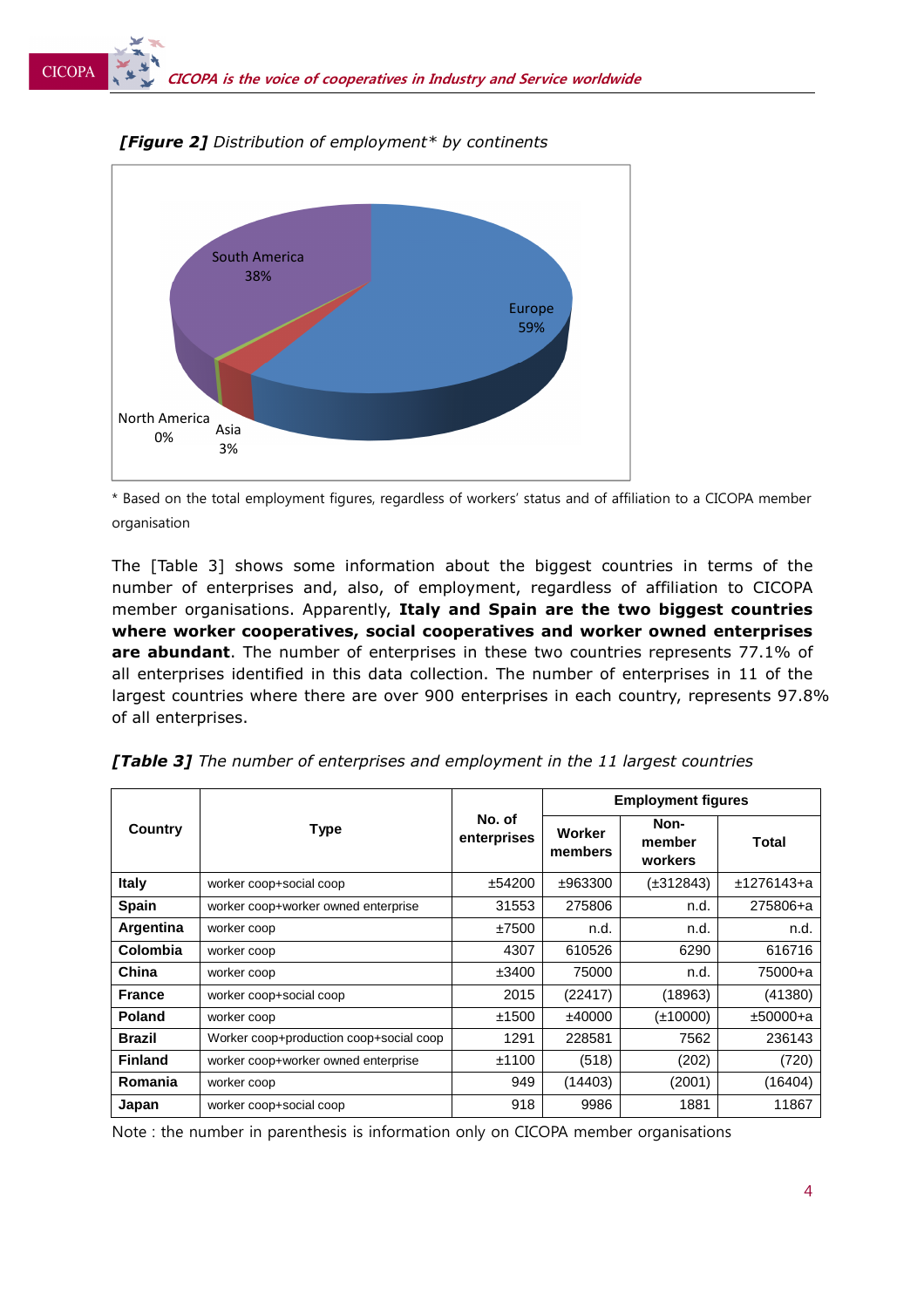# **3. Typology**

**CICOPA** 

Although CICOPA represents worker, social, artisans' cooperatives and worker-owned enterprises, the ways of defining and even naming enterprises vary in each country. Therefore, it is important to note that the types grouped under the same titles as worker, social, artisans' cooperatives and worker-owned enterprises, are, in reality, very different to one another according to countries and sometimes to regions. However, thanks to CICOPA's continuous effort to establish a global definition of these categories, we can say that, at least for worker cooperatives and social cooperatives, what these concepts mean is sufficiently clear, whereas defining artisans' cooperatives and worker-owned enterprises is still to be done.

During the consultation process, we classified 47 different types of cooperative enterprises in member organisations into these 4 categories. Among collected data on 40 types (27 types of worker cooperatives, 9 types of social cooperatives, 3 types of worker-owned enterprises and 1 type of artisans' cooperative<sup>2</sup>), we found that the information on 7 types of worker cooperatives actually include information on social cooperatives or their equivalent for various reasons<sup>3</sup>. Therefore, we grouped these 7 types into a provisional category of 'worker coop+social coop' for this analysis.

**In terms of the number of enterprises, in CICOPA member organisations, 40% of enterprises are in the form of worker cooperatives. Social cooperatives represent 14% and worker-owned enterprises, 4%. On the other hand, whereas the category of 'worker coop+social coop' represents 42%, because many of them have the form of worker cooperative as basic form, we can say that 82% of enterprises in CICOPA member organisations are in the form of worker cooperative.** 



*[Figure 3] Distribution of enterprises in CICOPA member organisations by category* 

 $2$  Although we supposed that many enterprises in African member organisations would be in the form of artisans' cooperatives, we could not clearly verify this. On the other hand, we found that the form of production cooperatives in a Brazilian member organisation could be a kind of artisans' cooperative, in the sense of a producers' cooperative. We notice that, hereafter, when we say artisans' cooperative in this analysis, it refers to these production cooperatives in Brazil.

 $3$  Some seem to need more careful analysis and reclassification. Others seem to have problem in collecting data.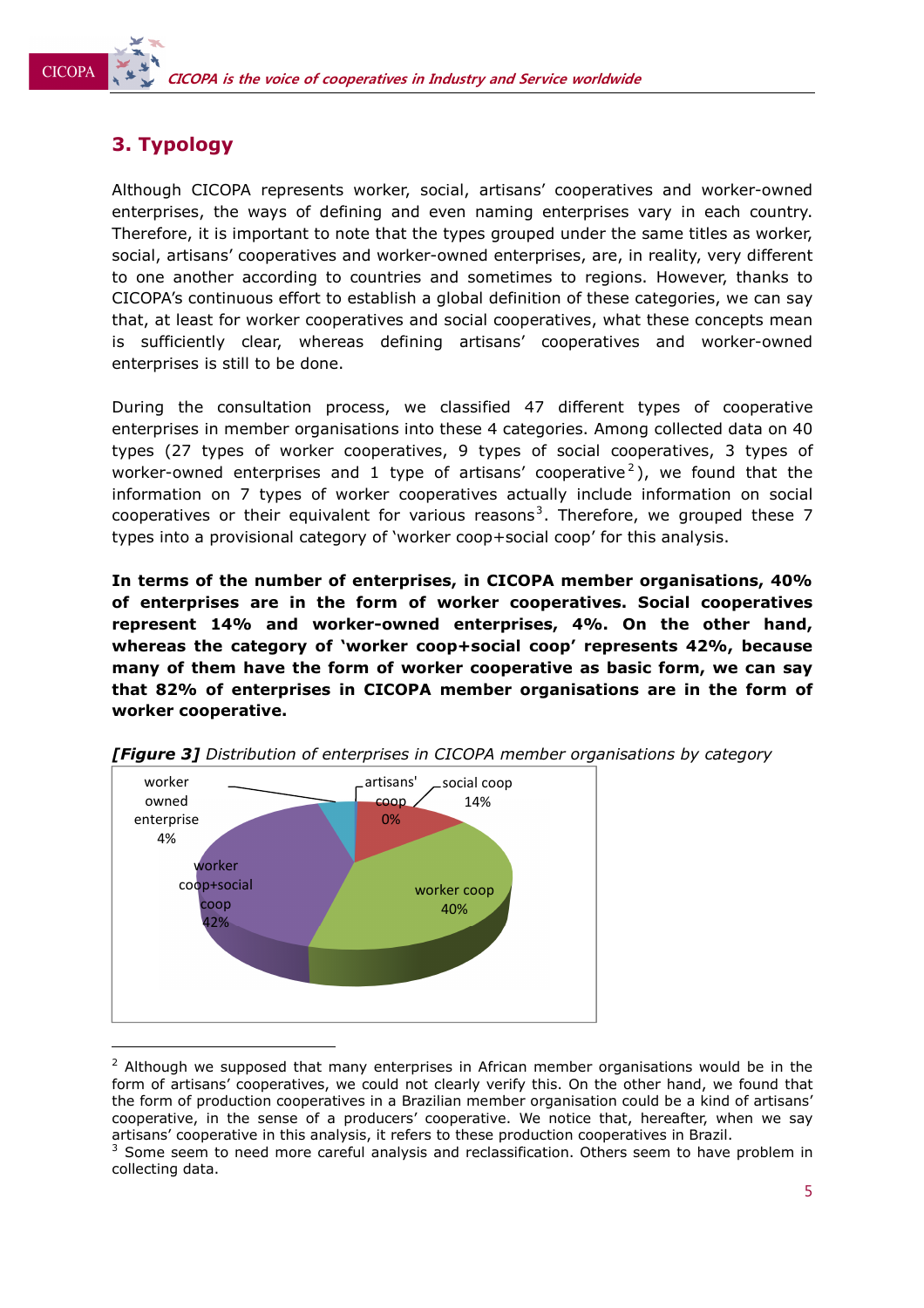If we analyse social cooperatives more deeply, we can distinguish enterprises that employ disadvantaged persons (work integration type) from those that do not explicitly declare that they employ disadvantaged persons.

According to available information on enterprises both in the social cooperative category and in the worker coop+social coop category, **2 761 enterprises employ 26 181 disadvantaged persons defined by the official criteria in given countries**. It means that other social cooperatives are either those who work in the social service sector, or those which have a specific governance structure defined by law.

## **4. Industrial classification**

**CICOPA** 

Concerning information on industrial classification, three things should be noticed. First, besides enterprises in Europe and in Asia, we could get little information from other continents. Among collected information from 15 countries, there is information from 11 European countries, 2 Asian countries, 1 North American country and very partial information from 1 South American country. Second, for some countries such as Spain and, partially, Italy, we could get information only on the main categories. Because these two countries represent an important number of enterprises, unfortunately we could not dispose information on detailed categories for whole Spanish enterprises nor for a large part of Italian enterprises. In this sense, it should be noted that the analysis on detailed categories does not give us a general overview. Thirdly, in the Italian case which represents the largest part of these enterprises, we used two different sources respectively for information on whole enterprises, and for information on enterprises affiliated to CICOPA member organisations. As a consequence, we can find some contradiction in information from these two different sources.

With this consideration, if we see, first of all, the number of enterprises according to the main categories, we can state that **the most important sectors are F. Construction (18 700 enterprises)', C. Manufacturing (13 878), N. Administrative and support service activities (8 479), and Q. Human health and social work activities (8 408)**.

*[Table 4] Number of enterprises by the main categories (regardless of affiliation to CICOPA member organisations)* 

| A | AGRICULTURE, FORESTRY AND FISHING                                    | 1 2 7 7 |
|---|----------------------------------------------------------------------|---------|
| в | MINING AND QUARRYING                                                 | 70      |
| C | <b>MANUFACTURING</b>                                                 | 13878   |
| D | ELECTRICITY, GAS, STEAM AND AIR CONDITIONING SUPPLY                  | 123     |
| Е | WATER SUPPLY, SEWERAGE, WASTE MANAGEMENT AND REMEDIATION ACTIVITIES  | 1 0 2 7 |
| F | <b>CONSTRUCTION</b>                                                  | 18700   |
| G | WHOLESALE AND RETAIL TRADE; REPAIR OF MOTOR VEHICLES AND MOTORCYCLES | 6 3 5 6 |
| H | <b>TRANSPORTATION AND STORAGE</b>                                    | 7588    |
|   | ACCOMMODATION AND FOOD SERVICE ACTIVITIES                            | 3837    |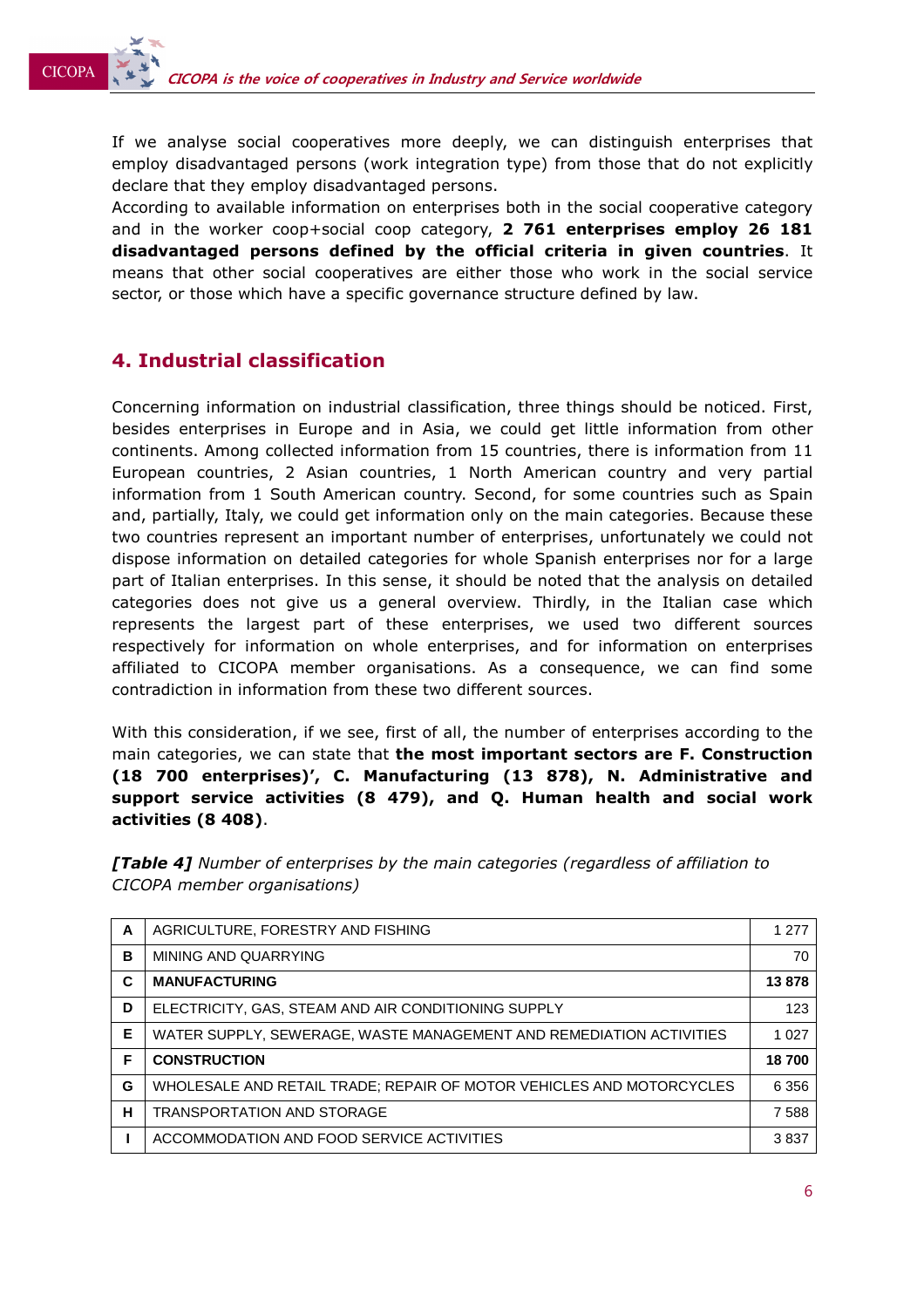**CICOPA** 

| J     | INFORMATION AND COMMUNICATION                                                                                                 | 3 3 9 3 |
|-------|-------------------------------------------------------------------------------------------------------------------------------|---------|
| Κ     | FINANCIAL AND INSURANCE ACTIVITIES                                                                                            | 188     |
| L     | REAL ESTATE ACTIVITIES                                                                                                        | 189     |
| M     | PROFESSIONAL, SCIENTIFIC AND TECHNICAL ACTIVITIES                                                                             | 5 6 5 8 |
| N     | ADMINISTRATIVE AND SUPPORT SERVICE ACTIVITIES                                                                                 | 8 4 7 9 |
| O     | PUBLIC ADMINISTRATION AND DEFENCE, COMPULSORY SOCIAL SECURITY                                                                 | 8       |
| P     | <b>EDUCATION</b>                                                                                                              | 3735    |
| Q     | <b>HUMAN HEALTH AND SOCIAL WORK ACTIVITIES</b>                                                                                | 8 4 0 8 |
| R     | ARTS, ENTERTAINMENT AND RECREATION                                                                                            | 3 1 5 2 |
| S     | OTHER SERVICE ACTIVITIES                                                                                                      | 2624    |
|       | ACTIVITIES OF HOUSEHOLDS AS EMPLOYERS; UNDIFFERENTIATED GOODS- AND<br>SERVICES-PRODUCING ACTIVITIES OF HOUSEHOLDS FOR OWN USE | 21      |
| Total |                                                                                                                               | 88711   |

Given that statistical meaning is significantly reduced upon the analysis of detailed categories, we need to consider the absolute numbers of enterprises in the detailed categories just as a reference.

According to available data, detailed categories under which the largest numbers of enterprises belong to are found in the service sector, particularly in the social service sector. An important part of them could be explained by Italian social cooperatives.

|  | <b>[Table 5]</b> Detailed categories in order of number of enterprises |
|--|------------------------------------------------------------------------|
|--|------------------------------------------------------------------------|

| ISIC(NACE)  | <b>DESCRIPTION</b>                                                           | Number of   | Number of |
|-------------|------------------------------------------------------------------------------|-------------|-----------|
|             |                                                                              | enterprises | countries |
| 881(88.1)   | Social work activities without accommodation for the elderly and<br>disabled | 1357        | 5         |
| 873(87.3)   | Residential care activities for the elderly and disabled                     | 759         | 4         |
| 8299(82.99) | Other business support service activities n.e.c.                             | 731         | 5         |
| 8890(88.99) | Other social work activities without accommodation n.e.c.                    | 724         | 6         |
| 851(85.1)   | Pre-primary education                                                        | 707         | 2         |
| 9609(96.09) | Other personal service activities n.e.c.                                     | 667         | 6         |
| 8890(88.91) | Child day-care activities                                                    | 655         | 7         |
| 812(81.2)   | Cleaning activities                                                          | 648         | 8         |

If we consider the number of countries in which the same activities are found, we can get completely different results. We think that this kind of analysis could help in promoting cooperation and exchange among member organisations through common economic activities. The [Table 6] shows the most common activities across countries.